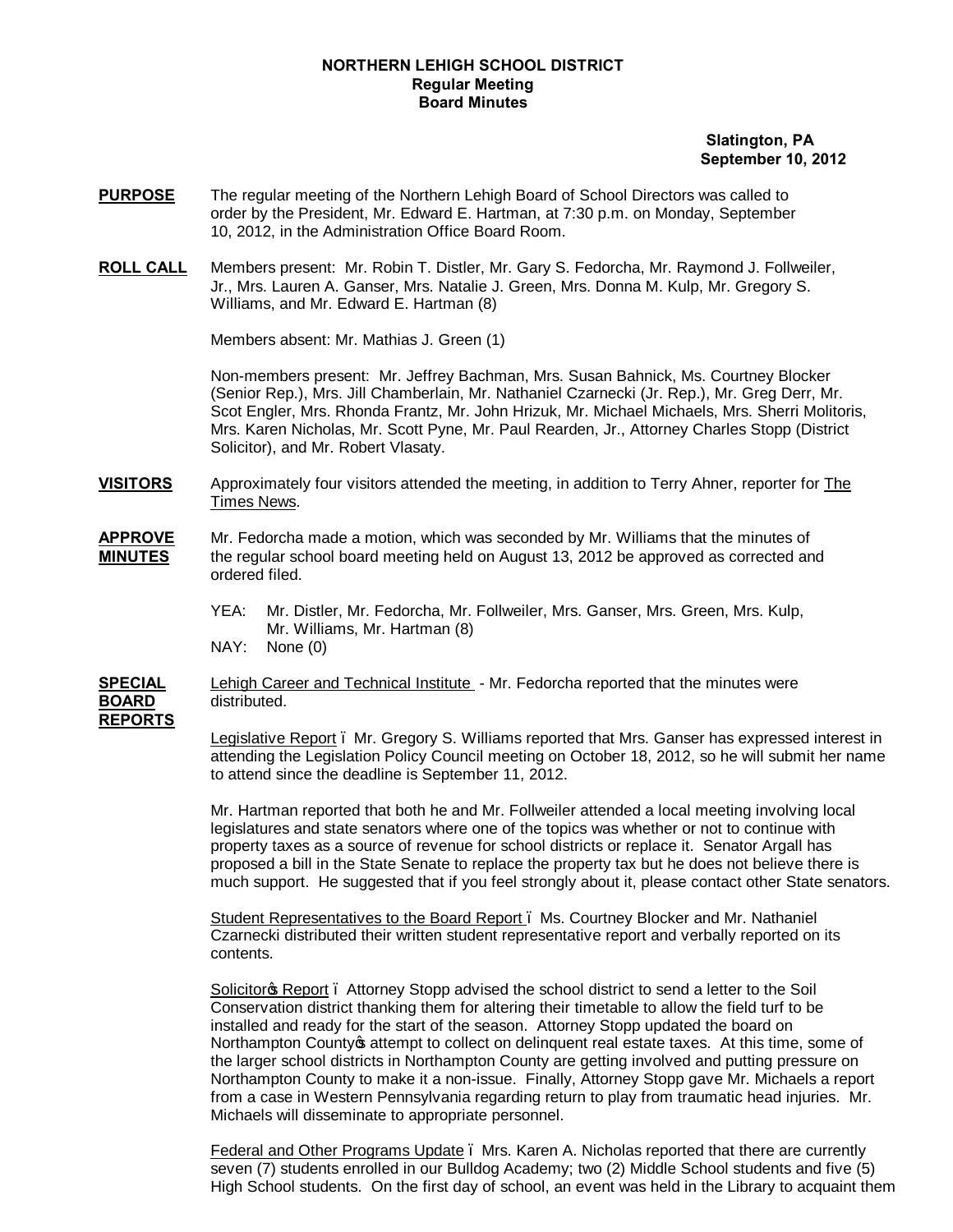**SPECIAL** with the curriculum. All of the students attended and there was positive feedback from the students **BOARD** on the ease of navigation of the program. Mrs. Nicholas reported that our Middle School and High

**REPORTS** School did not make AYP last year but both elementary schools did. Mrs. Nicholas added that we **(cont.)** are making changes to our curriculum to greatly improve our studento knowledge and skills especially with the high school having to take the Keystone Exams this year in place of the PSSA test. An action plan was distributed to board members that was developed by administration after meeting with Dr. Angelo Senese, professor at East Stroudsburg University, who analyzed our data. Mr. Vlasaty and Mrs. Chamberlain explained in greater detail the plan that was developed and how they will be utilizing the plan to achieve their goals. Mr. Rearden commented on what the elementary schools will be doing to help bolster the PSSA scores at the elementary level.

> Business Manager & Report . Mrs. Molitoris reported that because of the reassessment in Lehigh County, we cannot raise taxes over our locked-in index rate of 1.7% or the adjusted rate of 2.3%. At the next Finance Committee meeting, they will be reporting on how much an average tax bill will be increased with and without filing for exceptions. If we want to file for exceptions, we have to have a budget to the state by the end of January.

> Mrs. Frantz reported that the local auditors will be here September 11-14 to audit the 11-12 school year. Board members will be notified when the exit meeting is scheduled.

> Mr. Williams clarified that 1.7% and 2.3% are the real numbers we are looking at and they cannot be altered even if the index is higher. Mrs. Molitoris confirmed that is correct and the exceptions would be on top of the 2.3%. The two exceptions we would file for would be retirement and special education. Mrs. Molitoris also clarified that this index is for the 13-14 budget. Mrs. Green questioned what the increase was in our retirement contribution. Mrs. Frantz explained that last year our contribution rate was 8.65%, this year it is 12.36% and next year it will be 15.75% or an increase of \$600,000. Mrs. Molitoris added that considering 1.485 mills is the equivalent of approximately \$340,000, we are starting with a budget deficit. Mr. Williams asked if we are looking at the very real possibility that a budget will be needed by January. Mrs. Molitoris and Mrs. Frantz said they are moving forward to have a budget by that time and even if we file for exceptions and they are approved, you do not have to use them.

### Superintendent<sup>®</sup> Report

Mr. Michaels echoed Mrs. Nicholasqremarks on AYP, PSSA and Keystone exams. All of the teachers in this district, regardless of the subject they teach, will be involved in teaching key components of the PSSA and Keystone exams enabling us to plug the educational gaps.

Mr. Michaels reported that according to the third day enrollment numbers, we are down 76 students over last year. Mr. Michaels will be giving the board a five year study on the declining enrollment since he has been here and how it is affecting teaching positions and course offerings.

Mr. Michaels thanked everyone who attended the Open House at Slatington Elementary and the ribbon cutting ceremony for the stadium. Mr. Michaels announced now that the building project has been completed, his goals for next year include technology and safety and security of the buildings. A safety symposium will be held in November on how to improve the safety for our students and faculty in each building.

Attorney Charles Stopp swore in new student representatives, Courtney Blocker and Nathaniel Czarnecki.

Mr. Hartman recognized and presented a gift to Mrs. Debra Siglin who retired from the Northern Lehigh School District.

An executive session was held at 6:45 p.m. in the Administration Office Conference Room to discuss contract negotiations and legal issues.

**PERSONNEL** Mr. Fedorcha made a motion, which was seconded by Mr. Follweiler, that the Board of Education approves the following personnel items: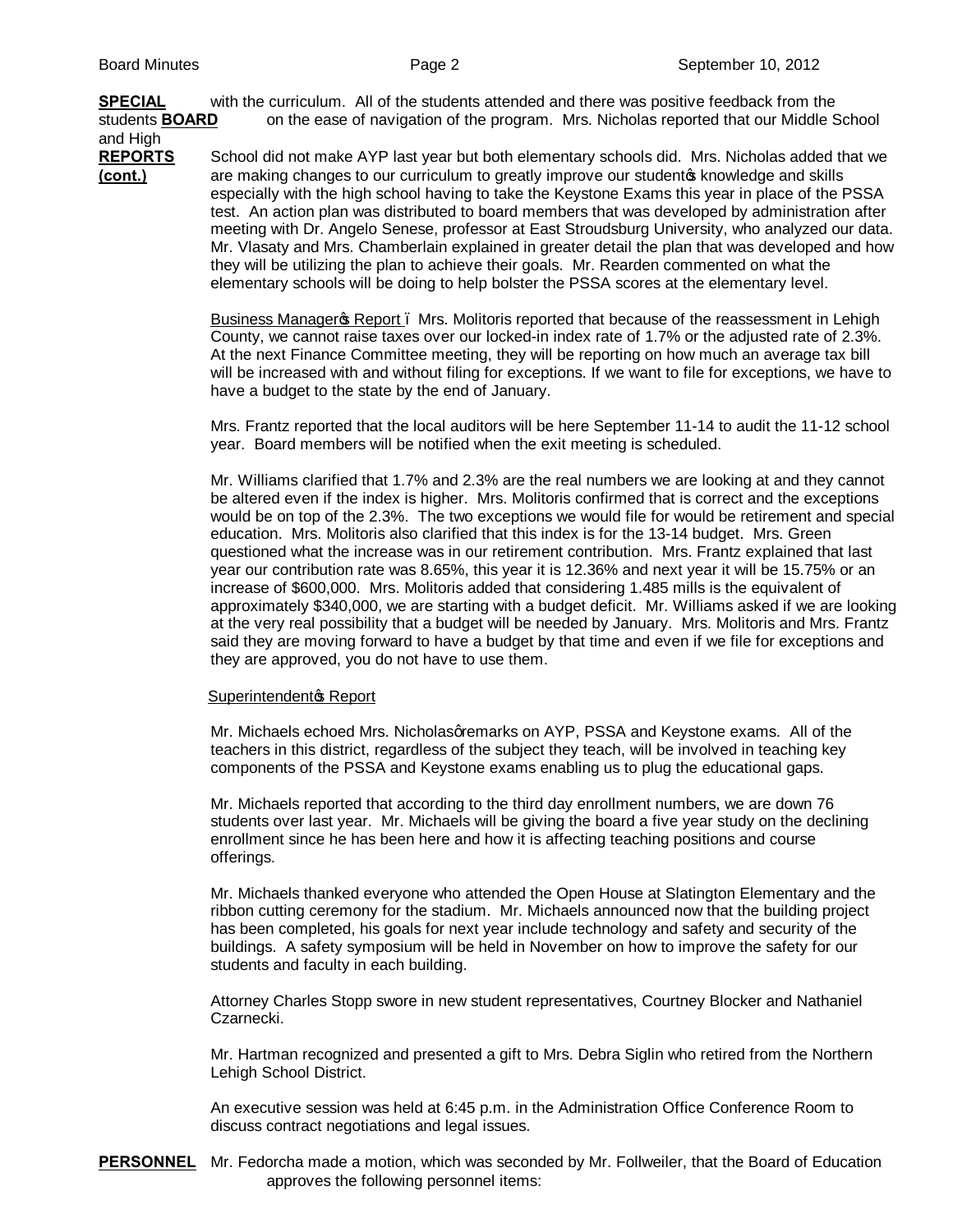| Resignation<br>S. Andrews<br><b>PERSONNEL</b><br>$(cont.)$ | September 21, 2012.                                                                                                                                                                                                                                                                                                                               | Accept the resignation of Sheila Andrews, High School, Cooko helper, effective                                                                                                                                                                                                                                                                                      |                                                              |
|------------------------------------------------------------|---------------------------------------------------------------------------------------------------------------------------------------------------------------------------------------------------------------------------------------------------------------------------------------------------------------------------------------------------|---------------------------------------------------------------------------------------------------------------------------------------------------------------------------------------------------------------------------------------------------------------------------------------------------------------------------------------------------------------------|--------------------------------------------------------------|
| Resignation<br><b>B.</b> Gabovitz                          | September 27, 2012.                                                                                                                                                                                                                                                                                                                               | Accept the resignation of Beth Gabovitz, Middle School, Part time Cooko helper, effective                                                                                                                                                                                                                                                                           |                                                              |
| Resignation<br>A. Hoffman                                  | August 16, 2012.                                                                                                                                                                                                                                                                                                                                  | Accept the resignation of Adriane Hoffman, Peters Elementary Instructional Aide, effective                                                                                                                                                                                                                                                                          |                                                              |
| Resignation<br>M. Jones                                    | August 17, 2012.                                                                                                                                                                                                                                                                                                                                  | Accept the resignation of Michelle Jones, Middle School Special Education Aide, effective                                                                                                                                                                                                                                                                           |                                                              |
| Resignation<br>S. Kasztejna                                | August 8, 2012.                                                                                                                                                                                                                                                                                                                                   | Accept the resignation of Sally Kasztejna, High School Special Education Aide, effective                                                                                                                                                                                                                                                                            |                                                              |
| Resignation<br>P. Mayberry                                 | August 19, 2012.                                                                                                                                                                                                                                                                                                                                  | Accept the resignation of Patricia Mayberry, High School Instructional Aide, effective                                                                                                                                                                                                                                                                              |                                                              |
| Resignation<br>G. Miller                                   | August 17, 2012.                                                                                                                                                                                                                                                                                                                                  | Accept the resignation of Gail Miller, Peters Elementary Special Education Aide, effective                                                                                                                                                                                                                                                                          |                                                              |
| Resignation<br>P. Swercheck                                | August 23, 2012.                                                                                                                                                                                                                                                                                                                                  | Accept the resignation of Pat Swercheck, High School Special Education Aide, effective                                                                                                                                                                                                                                                                              |                                                              |
| Family<br>Medical<br>Leave                                 | teaching position on or about March 1, 2012.                                                                                                                                                                                                                                                                                                      | Approve the request of employee #4650 to take a Family Medical Leave beginning on or<br>about October 22, 2012, for the birth of her second child. She will be using accumulated<br>sick days for the six week post partum leave and upon conclusion of sick days will then<br>be requesting a twelve week Family Medical Leave. She plans to return to her current |                                                              |
| Co-Curricular<br>Appointments<br>2012-2013                 | Susan Bachman<br>Manny Guedes<br>Lauren Keglovitz<br>Anthony Thomas                                                                                                                                                                                                                                                                               | Sixth Sense Advisor<br>MS Spring Intramural Weightlifting<br><b>SADD Advisor</b><br>Sr. High Fall Intramurals - Basketball                                                                                                                                                                                                                                          | 441.61<br>\$<br>\$<br>817.54<br>\$<br>560.56<br>\$<br>817.54 |
| Co-Curricular<br>Volunteers<br>2012-2013                   | Michelle Bellesfield*<br>Maria Beltz*<br>Lori Bowers*<br>Jamie Farber*<br>David Harding*<br>Lisa Kemmerer*<br><b>Scott Owens</b><br>Paula Seiler<br>*Pending Verification of Missing Documents                                                                                                                                                    | Refreshment Stand Volunteer<br><b>Refreshment Stand Volunteer</b><br><b>Refreshment Stand Volunteer</b><br>Refreshment Stand Volunteer<br>Maureen Fleischmann* Refreshment Stand Volunteer<br><b>Refreshment Stand Volunteer</b><br><b>Refreshment Stand Volunteer</b><br>Assistant Girlo Soccer Coach<br><b>Refreshment Stand Volunteer</b>                        |                                                              |
| Game<br>Workers<br>2012-2013                               | Approve the following list of people as Game Workers for the 2012-2013 school year. Game<br>Workers consist of ticket sellers and takers, game announcers, scoreboard operators, timers,<br>field judges, scorekeepers. Rate of pay is consistent with the rates approved on the 2012-2013<br>Supplementary Personnel Salary Schedule: Derek Long |                                                                                                                                                                                                                                                                                                                                                                     |                                                              |
| Salary<br>Adjustments                                      | Acknowledge the following teachers who have completed the requirements per the Collective<br>Bargaining Agreement that would entitle them to a salary increase for the 2012-2013 school<br>year:                                                                                                                                                  |                                                                                                                                                                                                                                                                                                                                                                     |                                                              |
|                                                            | <b>Rachel Reiter</b><br>From:<br>To:                                                                                                                                                                                                                                                                                                              | Step 5B<br>Step 5B+24                                                                                                                                                                                                                                                                                                                                               |                                                              |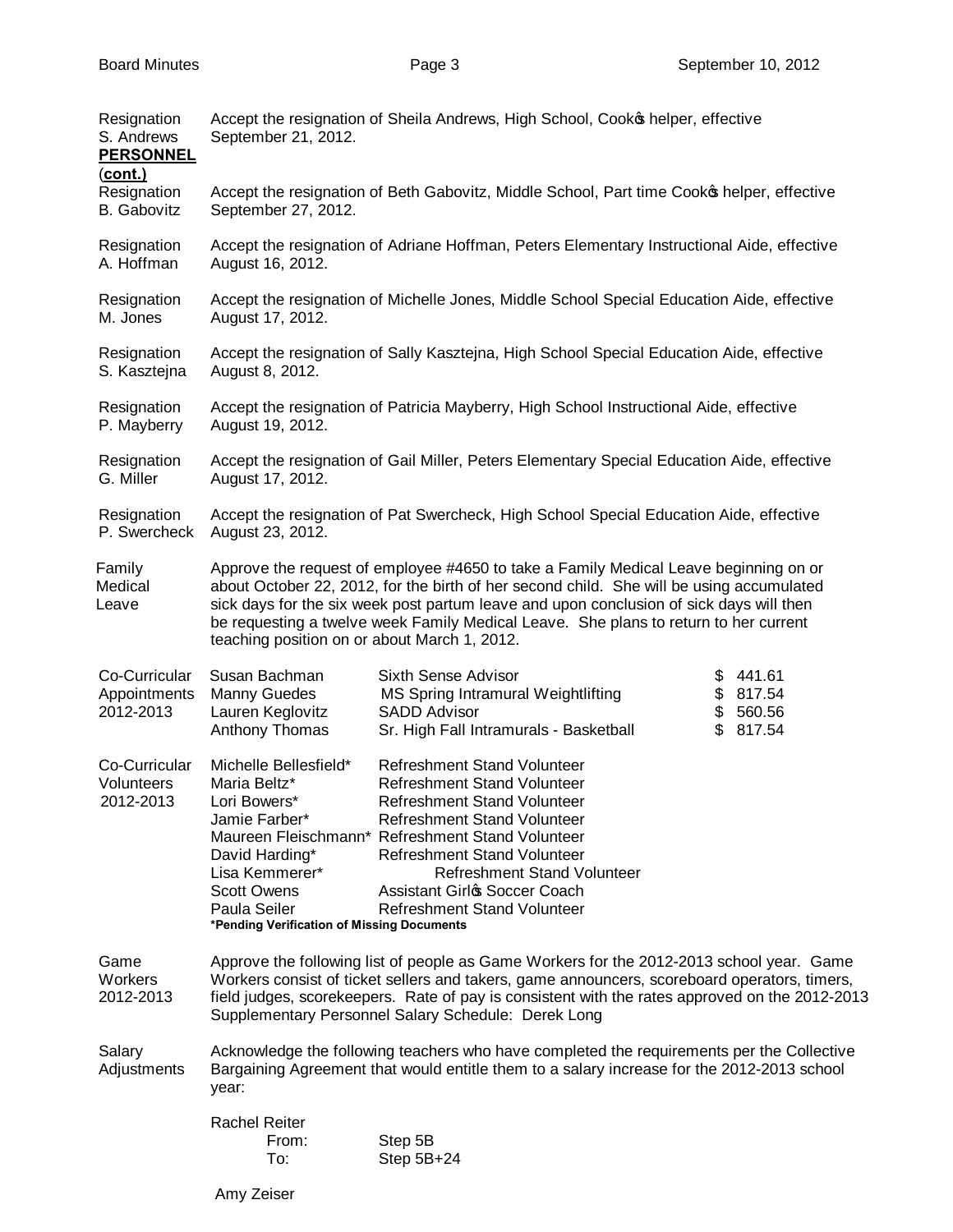| From: | Step 8B+24 |
|-------|------------|
| To:   | Step 8M    |

# **PERSONNEL**

| Artistic<br>Director<br>paid out of the HS Fall Play           | Approve Stephen Shuey as Artistic Director for the Fall Play/Spring Musical for the NLHS<br>Student Theater Group. Stipend for the Artistic Director will be \$1,500 to be<br>Student Activities Fund. The Artistic Director will be responsible for and                                                                                                                                                                                                                                                                                                                                                                                                                                                                                                                                                                                                                                                                                                                               |  |  |  |  |
|----------------------------------------------------------------|----------------------------------------------------------------------------------------------------------------------------------------------------------------------------------------------------------------------------------------------------------------------------------------------------------------------------------------------------------------------------------------------------------------------------------------------------------------------------------------------------------------------------------------------------------------------------------------------------------------------------------------------------------------------------------------------------------------------------------------------------------------------------------------------------------------------------------------------------------------------------------------------------------------------------------------------------------------------------------------|--|--|--|--|
| overseeing all<br>Spring<br>Musical<br>S.Shuey                 | persons involved with set design and construction, costuming, lighting, sound, etc.determined<br>by the HS Principal and Production Director.                                                                                                                                                                                                                                                                                                                                                                                                                                                                                                                                                                                                                                                                                                                                                                                                                                          |  |  |  |  |
| High<br>School<br>Website<br>website                           | Approve a stipend in the amount of \$500 for Mr. Andrew Kern for High School website<br>maintenance and working with students during the 2012-2013 school year. Mr. Kern has<br>constant contact with teachers, secretaries, and administrators in an effort to update the                                                                                                                                                                                                                                                                                                                                                                                                                                                                                                                                                                                                                                                                                                             |  |  |  |  |
| Maintenance<br>A. Kern                                         | on a daily basis with the latest information, handouts, and scheduled events. Stipend to be<br>funded by the Student Activities Fund.                                                                                                                                                                                                                                                                                                                                                                                                                                                                                                                                                                                                                                                                                                                                                                                                                                                  |  |  |  |  |
| Substitute-<br>Instructional                                   | Approve the following substitute teachers for the 2012-2013 school year at the 2012-2013<br>substitute teacher rates as approved on the Supplementary Personnel Salary Schedule:                                                                                                                                                                                                                                                                                                                                                                                                                                                                                                                                                                                                                                                                                                                                                                                                       |  |  |  |  |
|                                                                | Nika Belcastro Albanese - CLIU Guest Teacher<br>Annette Benedetto . CLIU Guest Teacher<br>Patricia Bollinger . Elementary<br>Andrea Fella . Elementary<br>Peggy Gallagher . Elementary<br>JoLynn Gazo. CLIU Guest Teacher<br>Nicole Gause* - Elementary<br>Amanda Gestl* - Elementary<br>Karen Haberern . Elementary<br>Sara Heffner . Elementary<br>Ines Heuser . CLIU Guest Teacher<br>Jill Hudish*. Elementary & Middle Level Math & English<br>Thomas Krulick . CLIU Guest Teacher<br>Asimo Long . CLIU Guest Teacher<br>Roderick Lowe. CLIU Guest Teacher<br>Seth McLaughlin . CLIU Guest Teacher<br>Stephanie Mohler . CLIU Guest Teacher<br>Erwin Prutzman. Business Education<br>Michael Roth . CLIU Guest Teacher<br>Roobhenn Smith . CLIU Guest Teacher<br>Samantha Sontag. Elementary & Middle Level Science<br>Patricia Sottolano. CLIU Guest Teacher<br>Randall Utsch. CLIU Guest Teacher<br>Stephanie Yelles* - Elementary<br>*Pending Verification of Missing Documents |  |  |  |  |
| Substitute-<br>Non-<br>Schedule:<br>Instructional<br>Secretary | Approve the following individuals as substitute secretaries for the 2012-2013 school year<br>at the 2012-2013 substitute rate as approved on the Supplementary Personnel Salary<br>Deborah Handwerk                                                                                                                                                                                                                                                                                                                                                                                                                                                                                                                                                                                                                                                                                                                                                                                    |  |  |  |  |
| Cafeteria<br>Worker                                            | Approve the following individual as a substitute cafeteria worker for the 2012-2013<br>school year at the 2012-2013 substitute rate as approved on the Supplementary<br>Personnel Salary Schedule:                                                                                                                                                                                                                                                                                                                                                                                                                                                                                                                                                                                                                                                                                                                                                                                     |  |  |  |  |
|                                                                | Deborah Handwerk                                                                                                                                                                                                                                                                                                                                                                                                                                                                                                                                                                                                                                                                                                                                                                                                                                                                                                                                                                       |  |  |  |  |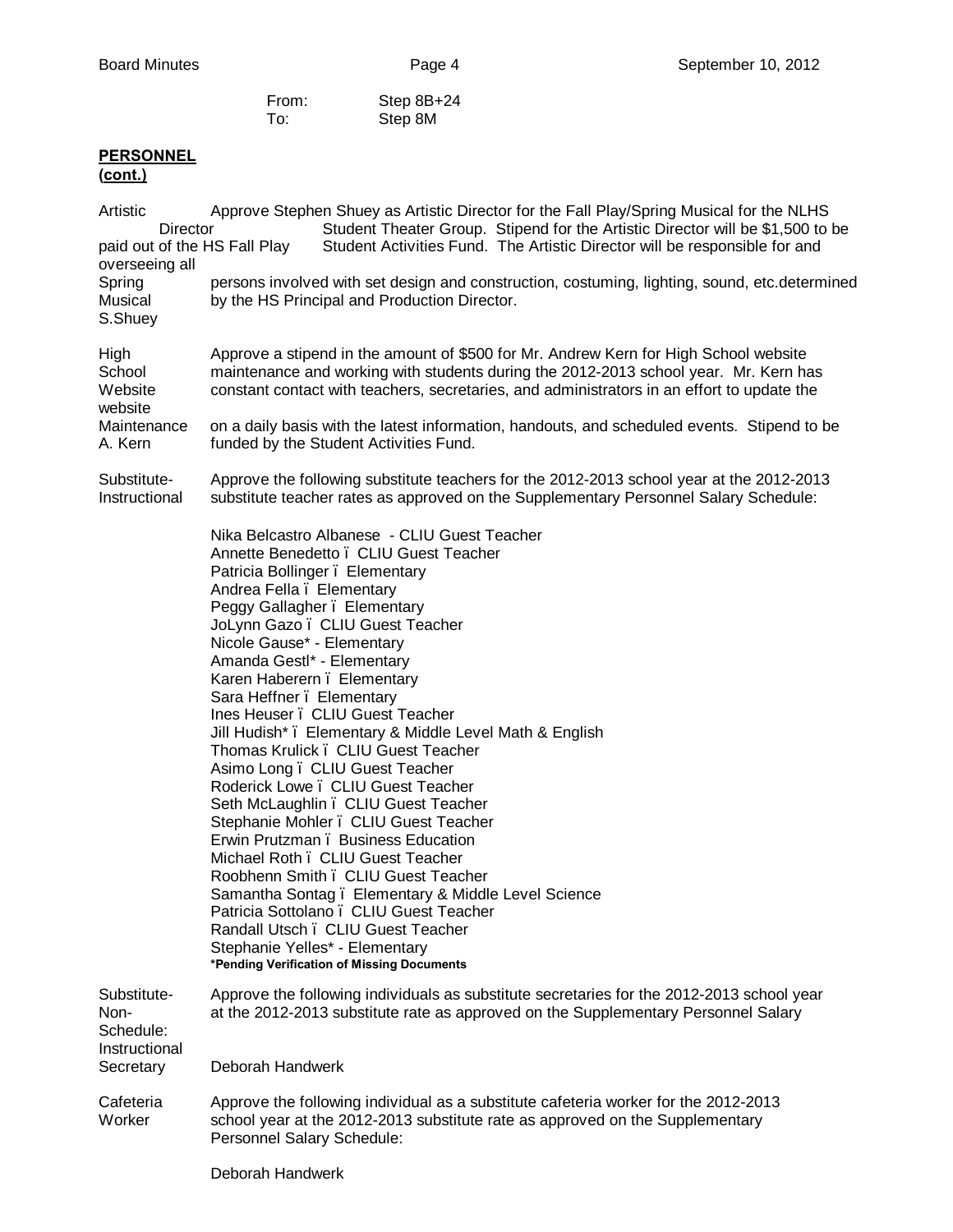Custodian Approve the following individuals as substitute custodians for the 2012-2013 school year at the 2012-2013 substitute rate as approved on the Supplementary Personnel Salary Schedule:

Shawn Rios

# **PERSONNEL**

**(cont.)**

| Unpaid<br>Volunteers                                 | Approve the following unpaid volunteer aides in the Peters and/or Slatington Elementary<br>Schools for the 2012-2013 school year:                                                                                                                                                                                                                                                                                   |  |  |
|------------------------------------------------------|---------------------------------------------------------------------------------------------------------------------------------------------------------------------------------------------------------------------------------------------------------------------------------------------------------------------------------------------------------------------------------------------------------------------|--|--|
|                                                      | Margaret Blose<br>Marlene Simock<br>Sharon Boyesen<br>JoAnne Sipos<br>Lori Beth Guelcher<br>Nancy Wagner<br>Sheila White<br>Joanne Perich                                                                                                                                                                                                                                                                           |  |  |
|                                                      | YEA:<br>Mr. Distler, Mr. Fedorcha, Mr. Follweiler, Mrs. Ganser, Mrs. Green, Mrs. Kulp,<br>Mr. Williams, Mr. Hartman (8)<br>NAY:<br>None $(0)$                                                                                                                                                                                                                                                                       |  |  |
| <b>POLICY</b>                                        | Mr. Distler made a motion, which was seconded by Mrs. Ganser, that the Board of Education<br>approves the following policy items:                                                                                                                                                                                                                                                                                   |  |  |
| <b>Board Policy</b><br>first First<br>Reading        | Approve school board policy #249. Pupils. Bullying/Cyberbulling, as presented after<br>reading.                                                                                                                                                                                                                                                                                                                     |  |  |
| Non-<br>Resident<br><b>Students</b>                  | Approve the request of the parents of a Kindergarten student at Peters Elementary School,<br>and a fourth grade student at Slatington Elementary School who are moving into Washington<br>Township, to allow their students to begin the 2012-2013 school year in Northern Lehigh<br>School District in accordance with school board policy #202. Settlement on their house is<br>scheduled for September 25, 2012. |  |  |
|                                                      | YEA:<br>Mr. Distler, Mr. Fedorcha, Mr. Follweiler, Mrs. Ganser, Mrs. Green, Mrs. Kulp,<br>Mr. Williams, Mr. Hartman (8)<br>NAY:<br>None $(0)$                                                                                                                                                                                                                                                                       |  |  |
| <b>CURRIC-</b><br><b>ULUM AND</b><br><b>INSTRUC-</b> | Mr. Fedorcha made a motion, which was seconded by Mr. Follweiler, that the Board of Education<br>approves the following curriculum and instruction items:                                                                                                                                                                                                                                                           |  |  |

**TION** Literacy Authorize the Literacy Center of Allentown to conduct an Adult GED class two times per week Center per week beginning September 18, 2012 and ending on May 23, 2013, complying with GED Classes closures announced by Northern Lehigh School District for inclement weather, emergency situations or conflicting High School events. Further approve District Administration to waive the use of facilities costs at \$20.00 per session.

Center Approve to authorize the superintendent to execute a letter of agreement for the 2012-2013<br>For Hu-<br>For Huacademic year with the Center for Humanistic Change. Inc. to provide Student Assistance Manis- Program (SAP) Liaison services. The Student Assistance Teams in our school district will use tic Change these services. **(**SAP)

> YEA: Mr. Distler, Mr. Fedorcha, Mr. Follweiler, Mrs. Ganser, Mrs. Green, Mrs. Kulp, Mr. Williams, Mr. Hartman (8) NAY: None (0)

**NEW**

**BUSINESS** Mr. Williams made a motion, which was seconded by Mrs. Kulp, that the Board of Education approves the following new business: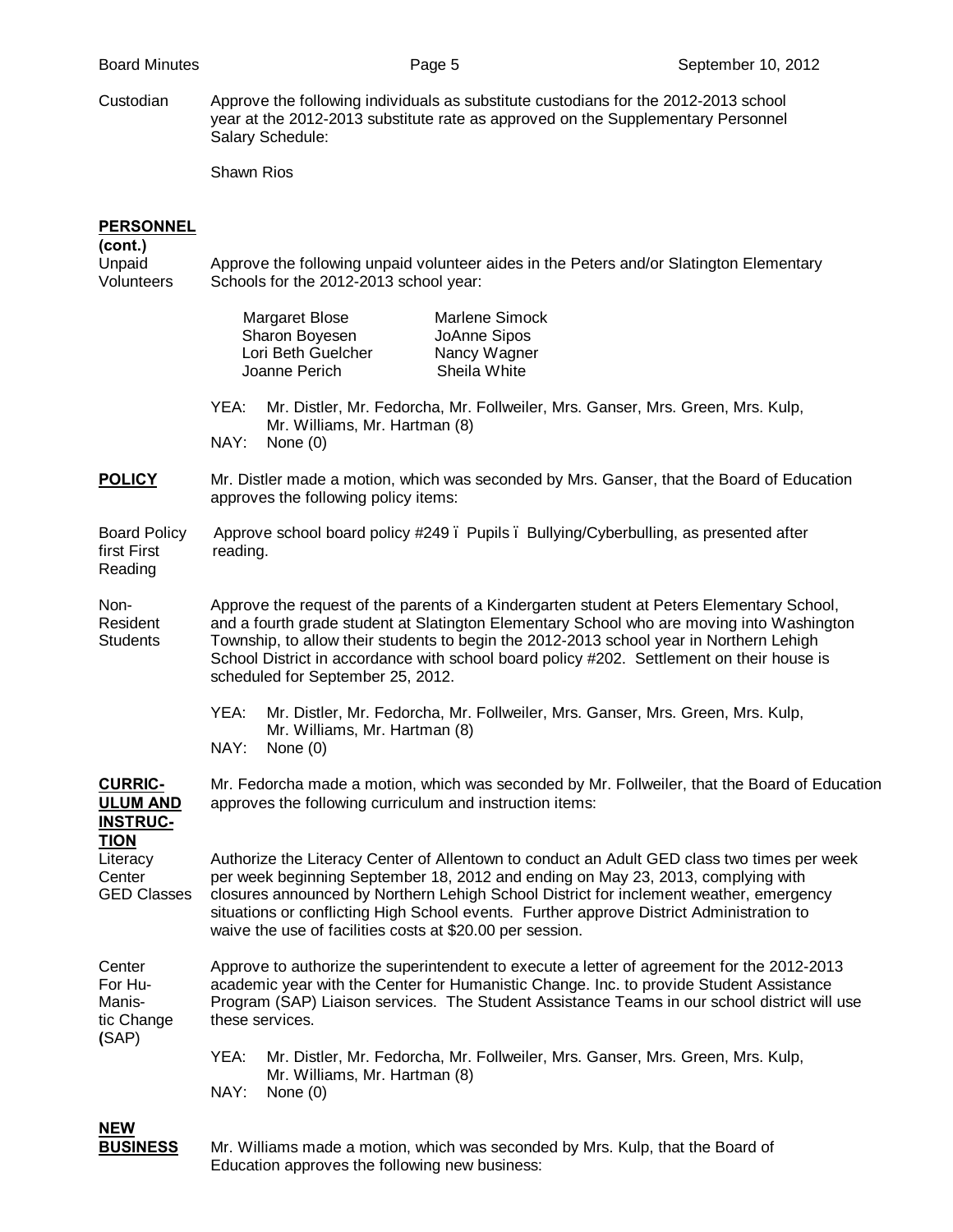Approve to designate and authorize the following administrators to sign summary offense notices for district students for the 2012-2013 school year:

| <b>NEW</b><br><b>BUSINESS</b><br><u>(cont.)</u>                                          | Mr. Paul Rearden, Jr. . Peters Elementary School Principal<br>Dr. Linda Marcincin . Slatington Elementary School Principal<br>Mrs. Jill Chamberlain. Middle School Principal<br>Mr. Robert Vlasaty . High School Principal<br>Mr. Scott Pyne . High School Assistant Principal                                                                                           |  |  |
|------------------------------------------------------------------------------------------|--------------------------------------------------------------------------------------------------------------------------------------------------------------------------------------------------------------------------------------------------------------------------------------------------------------------------------------------------------------------------|--|--|
|                                                                                          | YEA:<br>Mr. Distler, Mr. Fedorcha, Mr. Follweiler, Mrs. Ganser, Mrs. Green, Mrs. Kulp,<br>Mr. Williams, Mr. Hartman (8)<br>NAY:<br>None $(0)$                                                                                                                                                                                                                            |  |  |
| <b>FINANCIAL</b>                                                                         | Mr. Follweiler made a motion, which was seconded by Mr. Fedorcha, that the Board of<br>Education approves the following financial items:                                                                                                                                                                                                                                 |  |  |
| List of<br><b>Bills</b>                                                                  | Approve the Following List of Bills:<br>General Fund months of August & September<br>Cafeteria Fund month of August<br>Refreshment Stand month of August                                                                                                                                                                                                                 |  |  |
| Per Capita<br>Abatements/<br>Exonerations                                                | Approve abatement/exoneration requests of per capita taxes, for the residents that fall within<br>the guidelines, as presented.                                                                                                                                                                                                                                          |  |  |
| Around the<br><b>Clock Nursing</b><br>Agreement<br>2012-2013                             | Approve to authorize proper officials to enter into an agreement between the Northern<br>Lehigh School District and Around the Clock Nursing, Inc. for the purpose of providing<br>in-school nursing care for Student No. 1390061 for the 2012-2013 school year at a cost of<br>\$25 per day or \$40 per day when student is on a field trip and not on school premises. |  |  |
|                                                                                          | YEA:<br>Mr. Distler, Mr. Fedorcha, Mr. Follweiler, Mrs. Ganser, Mrs. Green, Mrs. Kulp,<br>Mr. Williams, Mr. Hartman (8)<br>NAY:<br>None $(0)$                                                                                                                                                                                                                            |  |  |
| <b>LEGAL</b>                                                                             | Mr. Hartman stated to all board members that the Board is also asking for approval on a<br>settlement agreement proposed by our solicitor on the JMSI issue.                                                                                                                                                                                                             |  |  |
|                                                                                          | Mr. Distler made a motion, which was seconded by Mr. Fedorcha, that the Board of Education<br>approves the following items:                                                                                                                                                                                                                                              |  |  |
| Sweet,<br>Stevens,<br>Williams &<br>Katz, LLP<br>Special<br>Education<br><b>Services</b> | Approve to appoint Sweet, Stevens, Katz & Williams, LLP as special counsel for the 2012-<br>2013 school year for special education consultations and student services as outlined in the<br>attached agreement. The cost of these services will be \$6,000 for the 2012-2013 school<br>year and is a part of the Special Education budget.                               |  |  |
| <b>JMSI</b><br>Settlement                                                                | Approve the settlement agreement proposed by our solicitor on the JMSI issue.                                                                                                                                                                                                                                                                                            |  |  |
|                                                                                          | YEA:<br>Mr. Distler, Mr. Fedorcha, Mr. Follweiler, Mrs. Ganser, Mrs. Green, Mrs. Kulp,<br>Mr. Williams, Mr. Hartman (8)<br>NAY:<br>None $(0)$                                                                                                                                                                                                                            |  |  |
| <b>INFOR-</b>                                                                            | Minutes of the Lehigh Career & Technical Institute Joint Operating Committee meeting held on                                                                                                                                                                                                                                                                             |  |  |